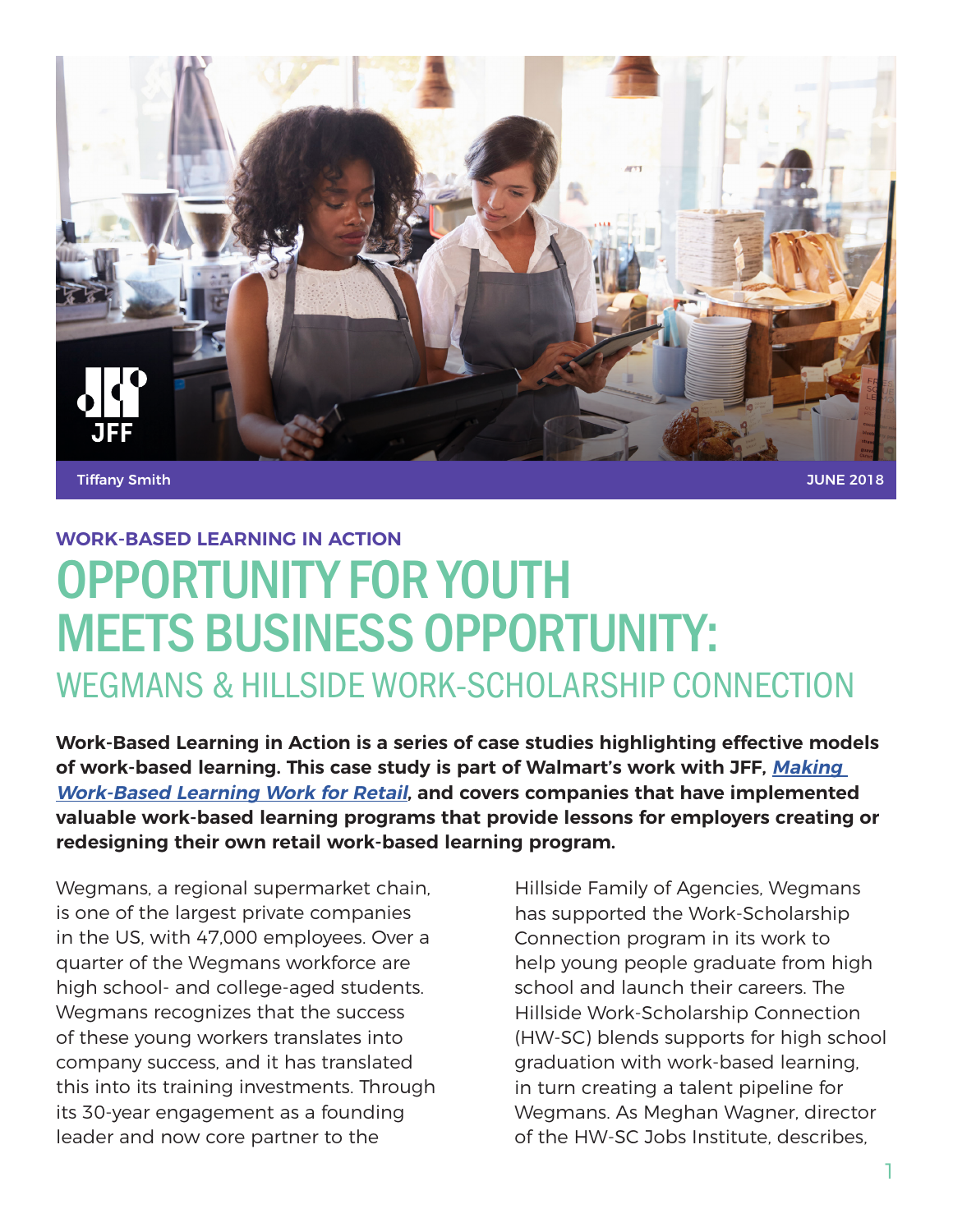the program design builds on the idea that work and career experiences are not always linear, "but there's a pathway here that we can help young people understand that every experience ties into the next opportunity."

As the HW-SC has grown and expanded its employer partnerships, it continues to be valued by Wegmans for its ability to support business goals of diversity and greater worker retention. The program design provides consistent mentorship to the student through a youth advocate, integrates both college and career supports, provides transportation to alleviate a common barrier to employment, and uses data to ensure continuous program improvement.

"If you had the choice, would you rather have a student who has gone through this . . . training versus a student who has not? . . .We can show you a clear advantage."

– HW-SC Program Director

Beyond these design elements that foster success for participating youth, two aspects of Wegmans' engagement with the HW-SC maximize the program's business impact. First, the HW-SC employees are held to the same standards as any other employee. Second, Wegmans' leadership is committed both to the program and a culture of internal advancement.

#### **PROGRAM ORIGINS**

In the mid-1980s, Wegmans, a regional supermarket chain with over 90 stores in the eastern United States, faced a troubling reality: a 100 percent turnover rate among its young part-time workers. At the same time, leaders in Wegmans' home base of Rochester, New York, were organizing to find solutions to a high dropout rate among the diverse high school population. Wegmans launched a pilot work-based learning program in 1987 with 30 ninth graders to jointly combat both of these problems. At the end of four years, Wegmans' Work-Scholarship Connection graduated 29 students, with 26 enrolled in college.

Ten years later, the program became an independent nonprofit, the HW-SC, part of the nonprofit network Hillside Family of Agencies, in an effort to expand the success of the program. Building on that first cohort of 30 students in Rochester, the program now also operates in Buffalo and Syracuse, plus surrounding suburbs, as well as Prince George's County, Maryland. There are 4,000 students enrolled in the program, about 700 of whom work for Wegmans, and an expanded group of employer partners, including university, health care, and food services employers.

The HW-SC tagline is "Graduation. College. Career." with the key goal of increasing the on-time high school graduation rate, particularly in comparison to district students who are not enrolled in the program. In addition, the priority is to graduate students who are college and career ready. This is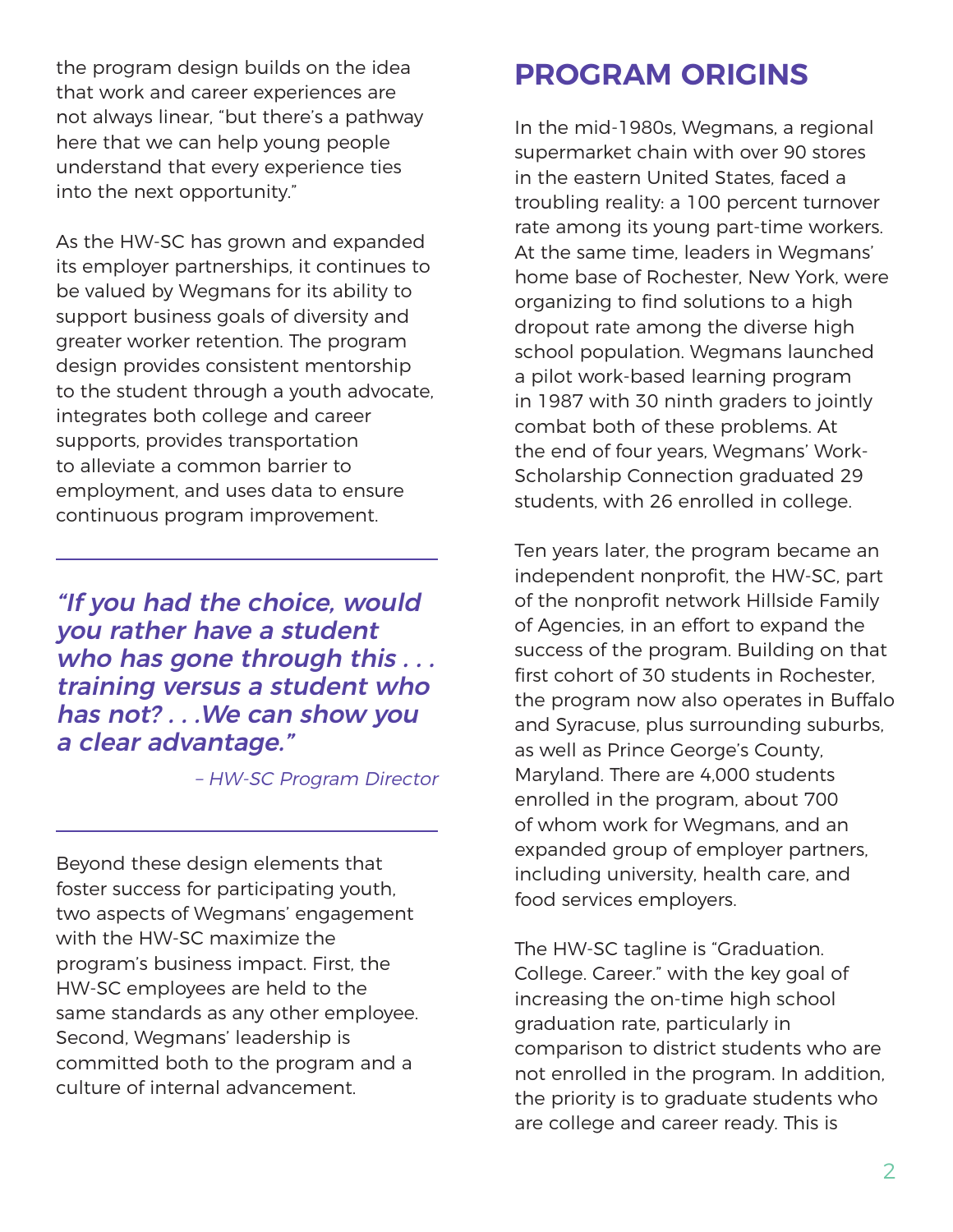#### Wegmans' HW-SC: Fast Facts

The HW-SC and its employerpartners provide:

- Recruitment of low-income youth, starting as early as seventh grade
- Eligible students have at least 2 of 6 risk factors
- Up to 6 years of program services (through high school graduation), including mentoring, social and life skills, academic support, and career and college preparation
- 24 hours of classroom training in Youth Employment Training Academy (YETA), focusing on soft skills and interview tactics
- Paid employment with Wegmans, conditional on in-school performance
- Youth advocate, employment specialist, career specialist, college specialist, and employer mentor to support participants

important because it emphasizes the importance of continued learning as part of work.

Wegmans views the program as critically important to business priorities such as diversity and retention, as well as highquality customer service and ensuring a pipeline for management positions. Sarah Armignacco, chief educational

initiatives officer at Wegmans, explains that the youth engaged through this program have long-term career prospects at the company. "From a business objective standpoint, [we rely] on making sure that [the HW-SC] population is really skilled and versatile to be able to interact with our customers but then also, in order to keep them and retain them, to grow them through our organization, almost like a pipeline strategy. [I]f they have the interest in becoming a full-time employee with Wegmans and moving up through the company, then there's that opportunity to do so."

## **HOW THE PROGRAM WORKS**

The HW-SC offers a continuum of services that begin in high school, build to additional classroom training, and culminate in paid work experience. The Youth Employment Training Academy (YETA) serves as the gateway into employment opportunities, providing a student with employability skills and then connections to employers. Throughout the program, participating youth build their employability skills as they are supported by a youth advocate and workplace mentor. The core services model at the HW-SC is a full developmental model that supports participants until their eligibility concludes when they graduate from high school.

Students are recruited for participation in the HW-SC through their schools. The HW-SC embeds youth advocates, who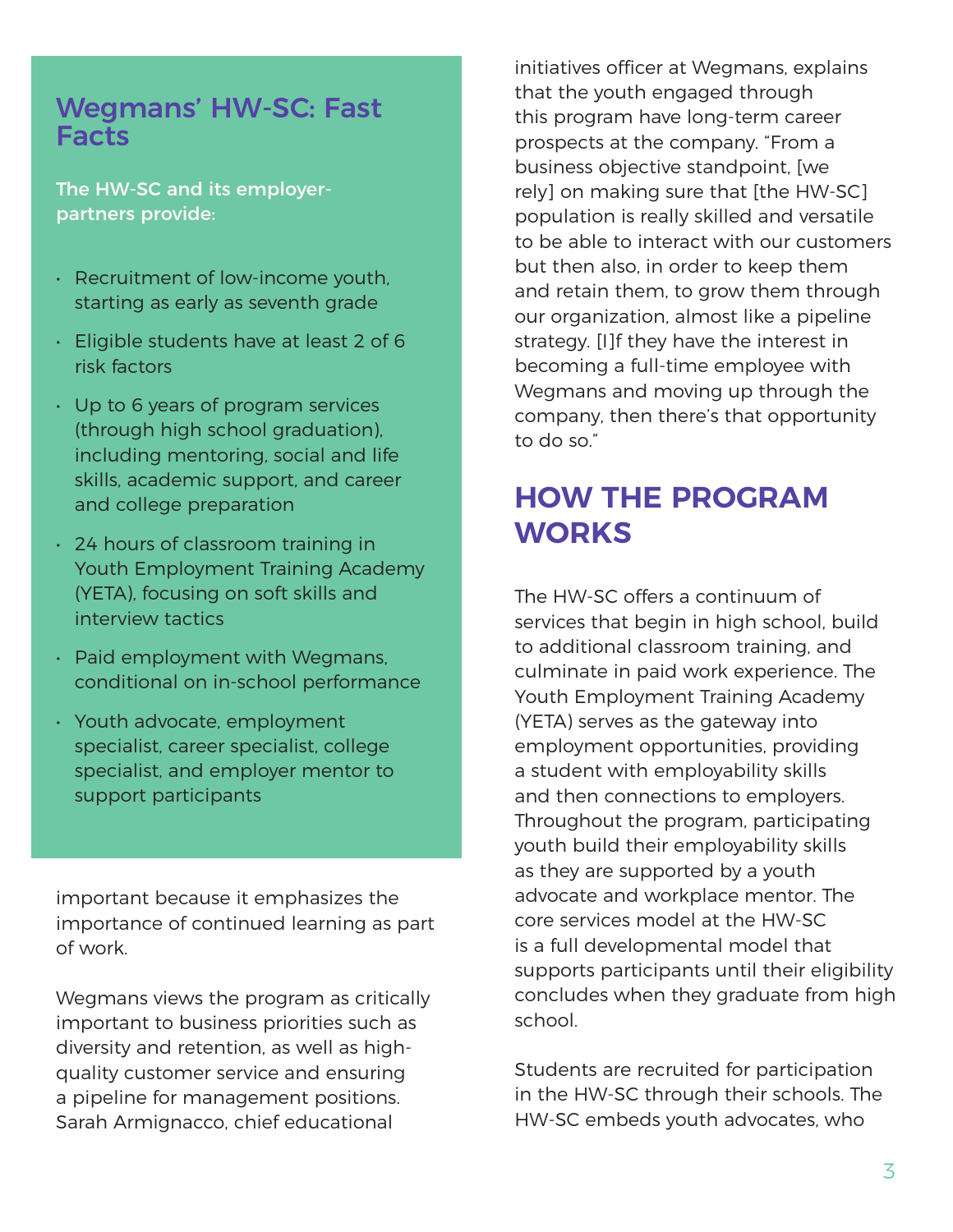#### The HW-SC Supports Core Work-Based Learning Principles

JFF's report Making Work-Based Learning Work for Retail outlines seven core principles to guide the design of high-quality work-based learning that supports the success of low-income individuals seeking to enter and advance in their careers. HW-SC offers many of these design components:

- Supports entry into career track
- Provides meaningful job tasks that build career skills and knowledge
- Identifies target skills and validates gains
- Provides compensation
- Rewards skills development
- Supports college entry, persistence, and completion
- Provides comprehensive participant supports

are HW-SC employees, on site in schools in the participating districts. To qualify for the program, students must have at least two of six risk factors: low socioeconomic status, low standardized test scores, failing two to three core subjects, overage for grade, record of low attendance, or a record of school suspension. Students then work to become "AAA Ready," qualifying them to enroll in YETA once they are at least 15 years old.

Students who start in middle school spend years in the HW-SC program before becoming YETA eligible, while older students must be in the program for a minimum of about six months before eligibility. This initial period

> Youth Employment Training Academy's "AAA Ready" Qualifications

- **• Academics:** No Ds or Fs in any subject; 2.0 or above in all core subjects
- **• Attendance:** 93 percent daily attendance
- **• Attitude:** Ready and willing to take on work experience on top of their school life and their family life; demonstrated commitment to YETA

provides time for assessments while achieving AAA status. YETA is the core workforce development element of the HW-SC and consists of 25 hours of live classroom training offered on weekends, after school, or during school breaks. The curriculum, led by an HW-SC employment specialist, was designed for the HW-SC by an instructional designer with input from staff and students.

The topics covered include training in areas such as effective communication, self-managing, managing workplace gossip, listening to authority, and time management. Tactical training in areas such as interview preparation is also included. The curriculum is delivered in cohorts that range from 10 to 70 students, depending on the region.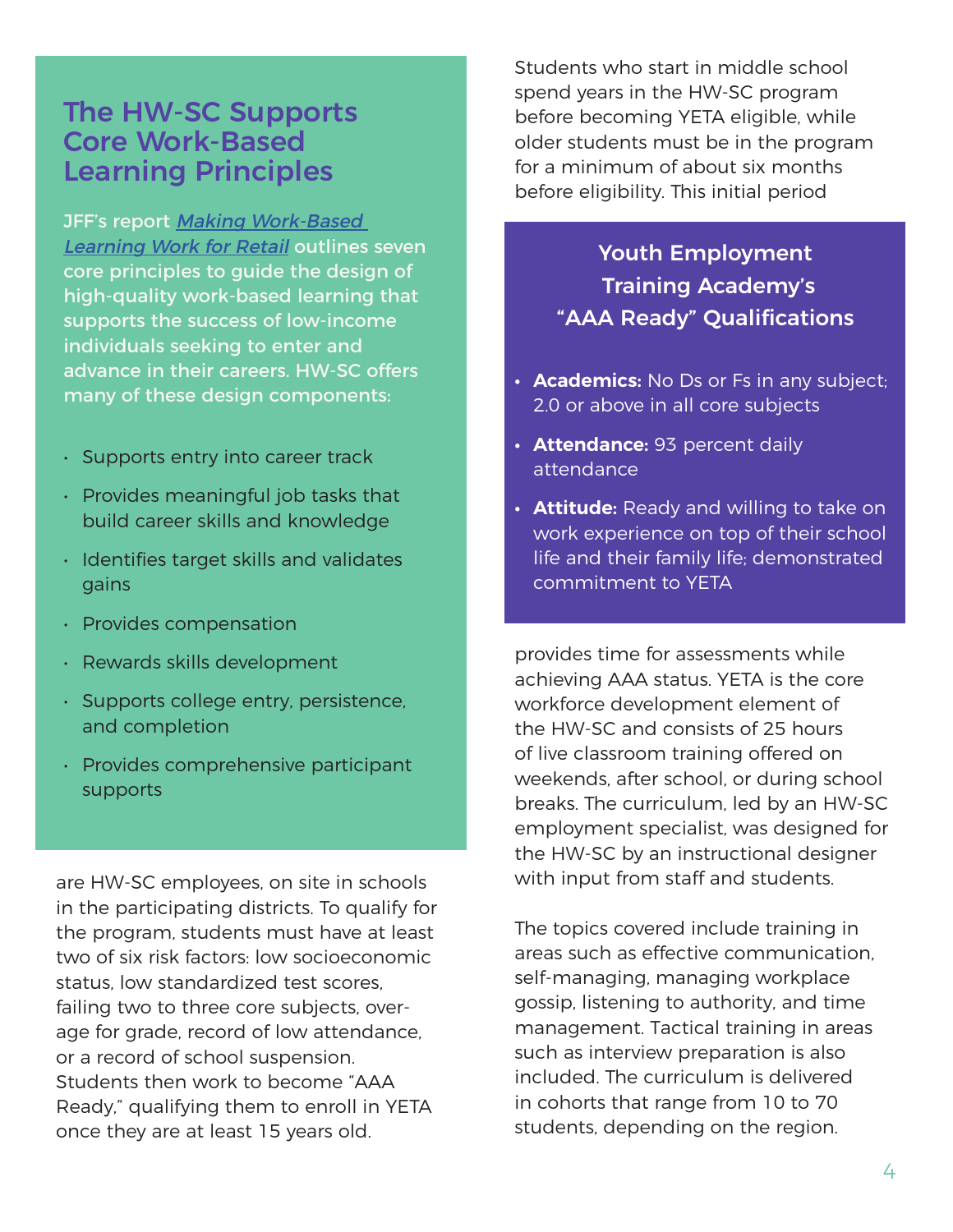YETA also includes exposure to jobs in industries throughout the region and is adaptable to local demand. For example, a survey of participants in the Rochester area found that about one-third were interested in the health care field. To meet this need, the HW-SC has cultivated a relationship with area hospitals, including the University of Rochester. One of the benefits of the model is that it is standardized yet flexible enough to meet students where they are.

At the conclusion of the program, students are "YETA certified" and have a portfolio that consists of a completed, error-free resume, a cover letter, and a reference sheet. YETA-certified students are invited to interview with partner employers.

Wagner explains that "it is still a competitive process. I call it facilitated but competitive, though we do allow for access and opportunity for our young people that may not be sitting in front of these employers otherwise. But they have to earn that job through that interview and application process."

The Jobs Institute is the hub of the HW-SC's job-readiness and job-placement services. The institute oversees program strategy and development, quality review, and staff development for the regional employment, college, and career specialist teams. It also conducts strategic employer outreach, especially in new and expanding regions.

Once hired, the employer-employee relationship is the same as with any

worker, buttressed by ongoing supports provided through a youth advocate and employment specialist. After facilitating the placement, the employment specialist connects with the employer on at least a monthly basis.

Because the goal of the program is high school graduation, students are required to maintain their AAA status and employers may be asked to take an employee off the schedule if there are academic or discipline problems at school.

Throughout the placement, HW-SC staff are available to coach the student employee so that the student learns to communicate needs and challenges to their supervisor.

Participants are assigned a mentor at work, typically their department manager or a manager from the next level up, who checks in with them and makes sure that they are equipped for success at work.

If issues arise, the youth advocate connects with the mentor to find a resolution. The mentor also makes sure the student has the opportunity to get the training to advance in their skills so they can progress and be successful.

#### **PROGRAM RESULTS**

The impact of the HW-SC can be measured in terms of the impact on participating youth, the community at large, and Wegmans or other participating employers. The impact on youth is clear. In a district with an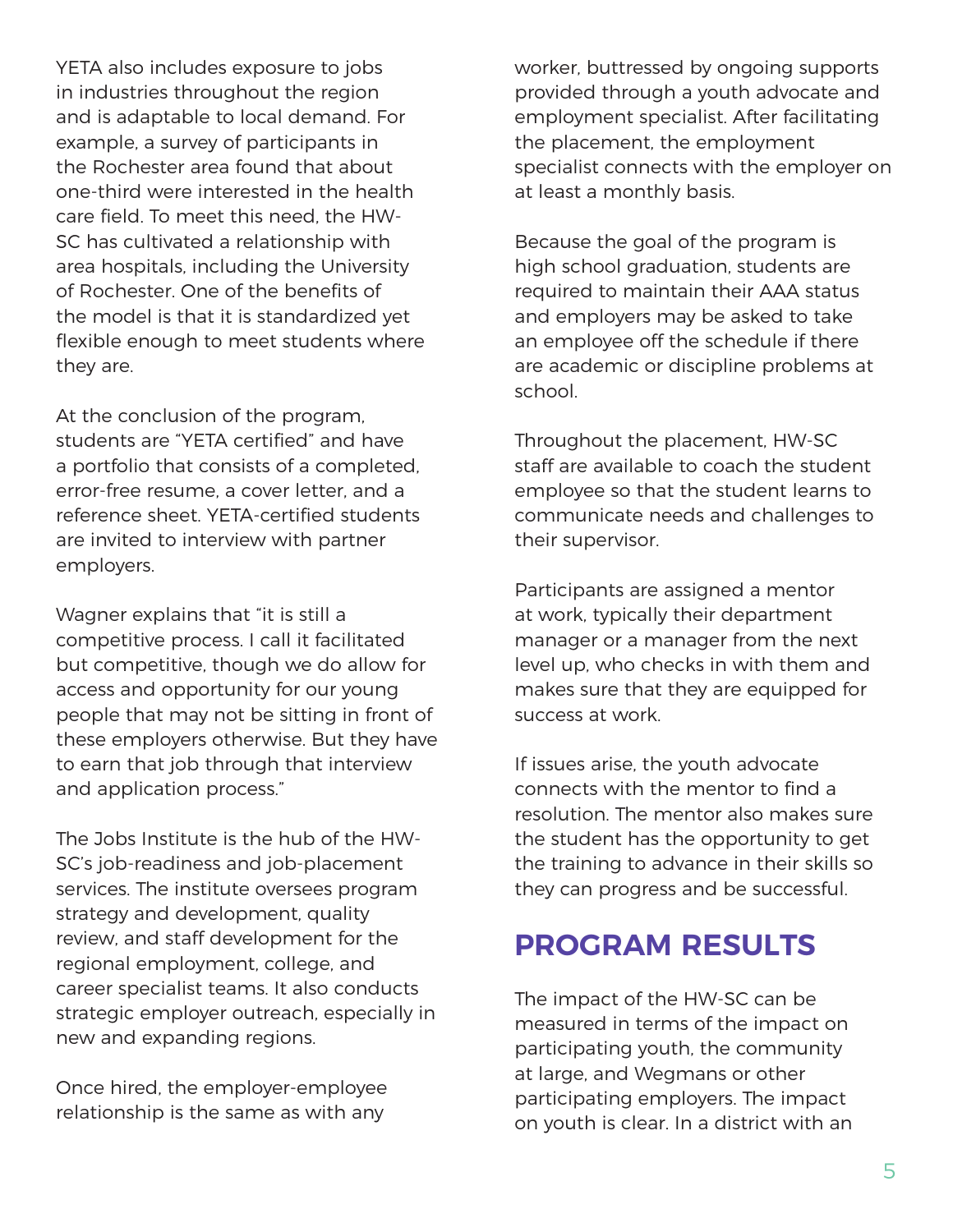average graduation rate of 60 percent in 2016, 81 percent of students who enrolled in the HW-SC their first year of high school graduated.

The results are even more pronounced for students who became YETA-certified and worked for an employer partner, with a graduation rate of 96 percent. This success translates into broader benefits across a community. An independent cost-benefit study by researchers at the University of Rochester concluded that, for students who are certified by the program and remain employed, over \$8.50 in community benefits are generated for every \$1 in program expenses.**\***

The program has also helped Wegmans with its business priorities. The current turnover rate for part-time high schooland college-aged Wegmans employees is now a fraction of the rate from the 1980s that helped spur the creation of the HW-SC. The rate has dropped from 100 percent to approximately 30 percent.

Wegmans also tracks the career progression for student employees, the number of students who stay employed with them after high school graduation, the number of students who are employed part time during college, and the participation of HW-SC graduates in their management intern program. More than 40 current full-time management employees graduated from the HW-SC program. Armignacco notes that "many of those employees are in our new market areas running departments that generate thousands and thousands of dollars in profits. These are not roles where people are kind of given a pass

. . . but these are profitable roles that everyone had to compete and meet those standards in order to get them. So, we know it works; we believe in it."

The impact of the HW-SC on Wegmans is not unique among employers. According to Rod Green, executive director for business expansion at Hillside Family of Agencies, the general value proposition to a business weighing hiring young people through the program versus directly is compelling. "If you had the choice, would you rather have a student who has gone through this work, that is supported by a youth advocate, that has gone through 25 hours of soft-skills training versus a student who has not had that? . . . [W]e can show you a clear advantage."

#### **LESSONS FOR SUCCESS**

The HW-SC is a complex, long-term program that has grown over several decades because of a variety of design elements that ensure its success. Several of these factors are embedded in the HW-SC itself. But the degree to which the program has been able to impact the business goals of Wegmans emanate from Wegmans' standards for HC-SW employees and the company's leadership commitments.

**<sup>\*</sup>** Karen J. DeAngelis, Chelsea BaileyShea, and Daniela Luengo Aravena, The Hillside Work-Scholarship Connection Benefit Cost Ratio Analysis (Rochester: Warner School of Education, University of Rochester, 2015), https://www.hillside.com/wp-content/uploads/2015/08/ HWSC-Cost-Benefit-Analysis-Final-Report-12-11-15.pdf.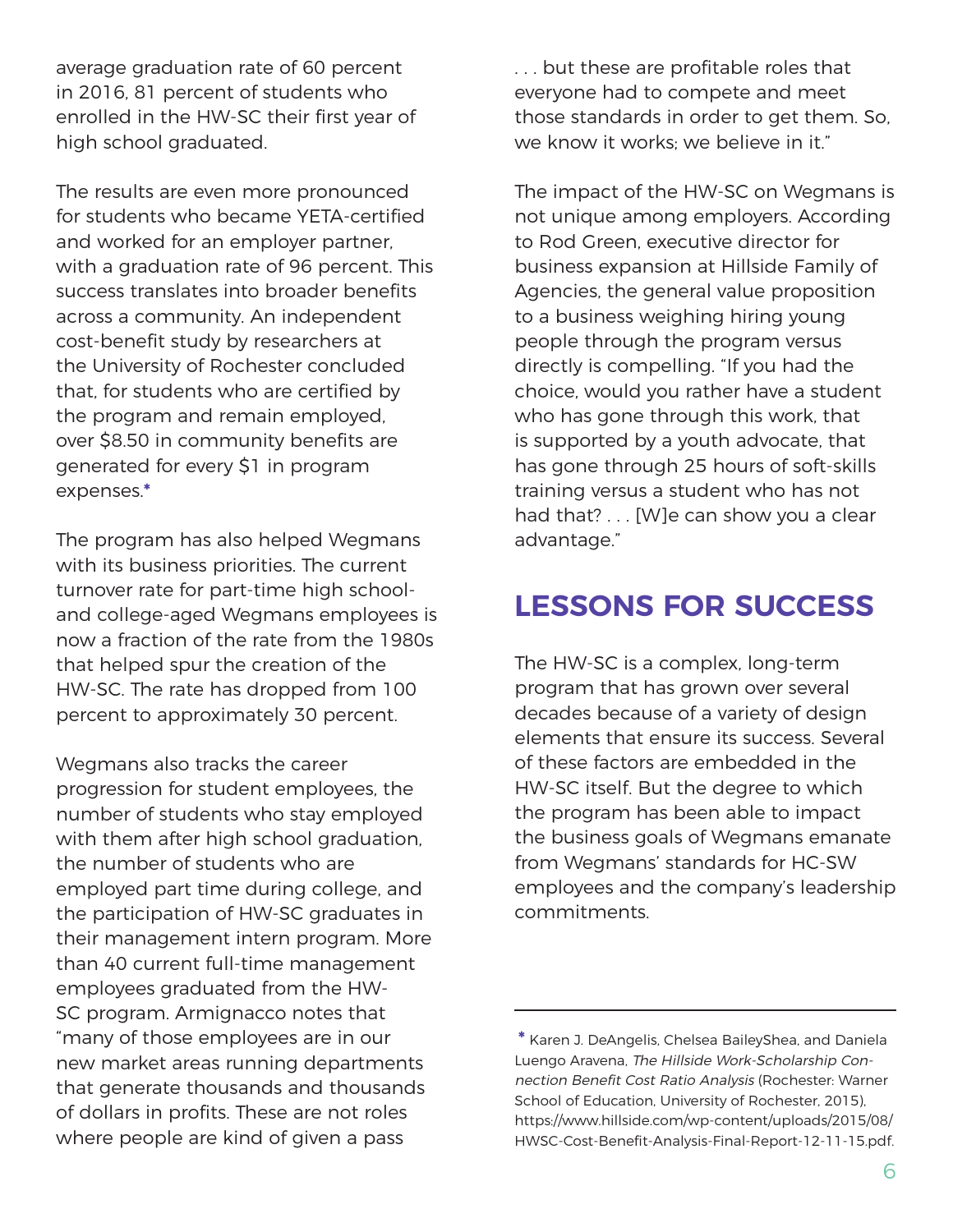#### **ALUMNI PROFILE**

#### **Aundray Harding**

Aundray entered the HW-SC program in the 1990s as a high school student in Rochester, New York. He was introduced to the program by his guidance counselor and was soon connected with a youth advocate. Aundray describes his youth advocate as a combination of a second mother and a counselor. She checked on him regularly when he was a high school student in the program and also when he was away at college, including calling his mother to see how things were progressing at school. Throughout college, Aundray would work at his local Wegmans when he was home for school breaks, and Wegmans provided him with a scholarship that primarily covered the costs of his college books.

Following college graduation, he decided to work at Wegmans full time. As Wegmans expanded into new markets, he took the opportunity to move, and applied for a position in New Jersey. Aundray later moved to a Wegmans store in Prince George's County, where he was recently promoted to store manager.



Audray's career has come full circle: there are over 30 current HW-SC participants working in his store and he serves as an example to them of the impact of the program. As a participant in the HW-SC, Aundray values the fact that, at Wegmans, employees control their professional development and can use a self-guided path to find new opportunities in the organization.

## **Mentoring**

The HW-SC positions youth for success at each stage of the program by providing several complementary roles for customized support of the student. It provides an employment specialist to support a student with job readiness and identifying a job as well as a youth

advocate who acts as an overall navigator and mentor for the participant. The employer provides a mentor as a resource in the workplace. The more than 130 youth advocates across the regions are central to the HW-SC model. They are responsible for mentoring, meeting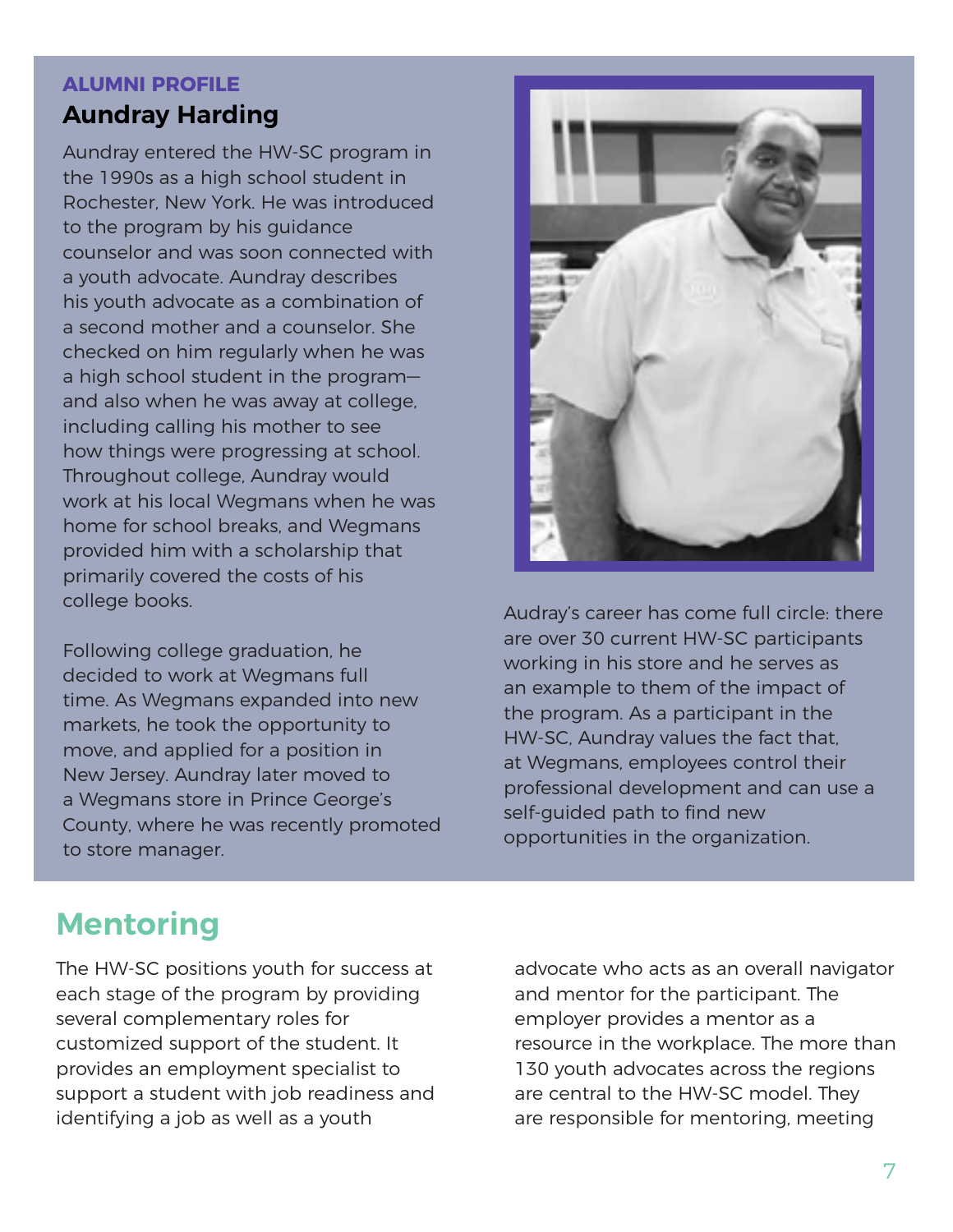with students' families, and ensuring necessary academic supports, such as tutoring and test preparation. They also engage with teachers to understand classroom issues and work with students and families to identify barriers that may be impacting student performance at home or at work. Since they are located in the schools, youth advocates are expected to have regular contact with students and monitor both behavioral and performance issues at school. In addition, once students are placed in employment, the youth advocate is the primary point of contact for the employer mentor. The youth advocates receive standardized training.

Wegmans' Ty Kelly, director of youth services, emphasizes the ability of the advocate to form a bridge between the student's work, home, and school lives: "When it comes down to us trying to make the best decision for our employee, we have somebody who brings in some more intelligence that we can [use to] improve the decisions we're going to make [for] the individual. We want to make sure we're focusing in on the right thing, and on the right things, and that we're not burdening somebody that's going through some troubling times and they think that nobody's here for them."

### **Dual College and Career Supports**

The HW-SC developed a model that focuses on both college and career readiness, based on analysis of student pathways. The HW-SC's Jobs Institute has established grade-level specific collegeand career-readiness frameworks in

each region. These program frameworks rely on local labor market data to identify careers that are expected to grow over the next 5 to 10 years. The program includes a prominent role for career assessment at the beginning of enrollment to ensure participants consider options that are the right fit.

College specialists and career specialists are involved with a participant from the start through post-graduation planning. This support begins with college tours in the eighth or ninth grade and continues through the college application process. Career specialists support students that may not be college bound and are looking for employment opportunities by focusing on middle-skill jobs.

The director of the Jobs Institute explains that they seek "at the very least, awareness and exposure to middleskill jobs and opportunities and jobs within their communities, within their region. [We] help support their transition out of high school into . . . full-time employment for a young person that has decided not to go to college."

This dual focus on college and career is reinforced by Wegmans. Youth placed at Wegmans for employment who stay through graduation are eligible for college scholarships from the company.

## **Access to Transportation**

The HW-SC facilitates a number of student-supportive services, including transportation, which is a common barrier preventing low-income individuals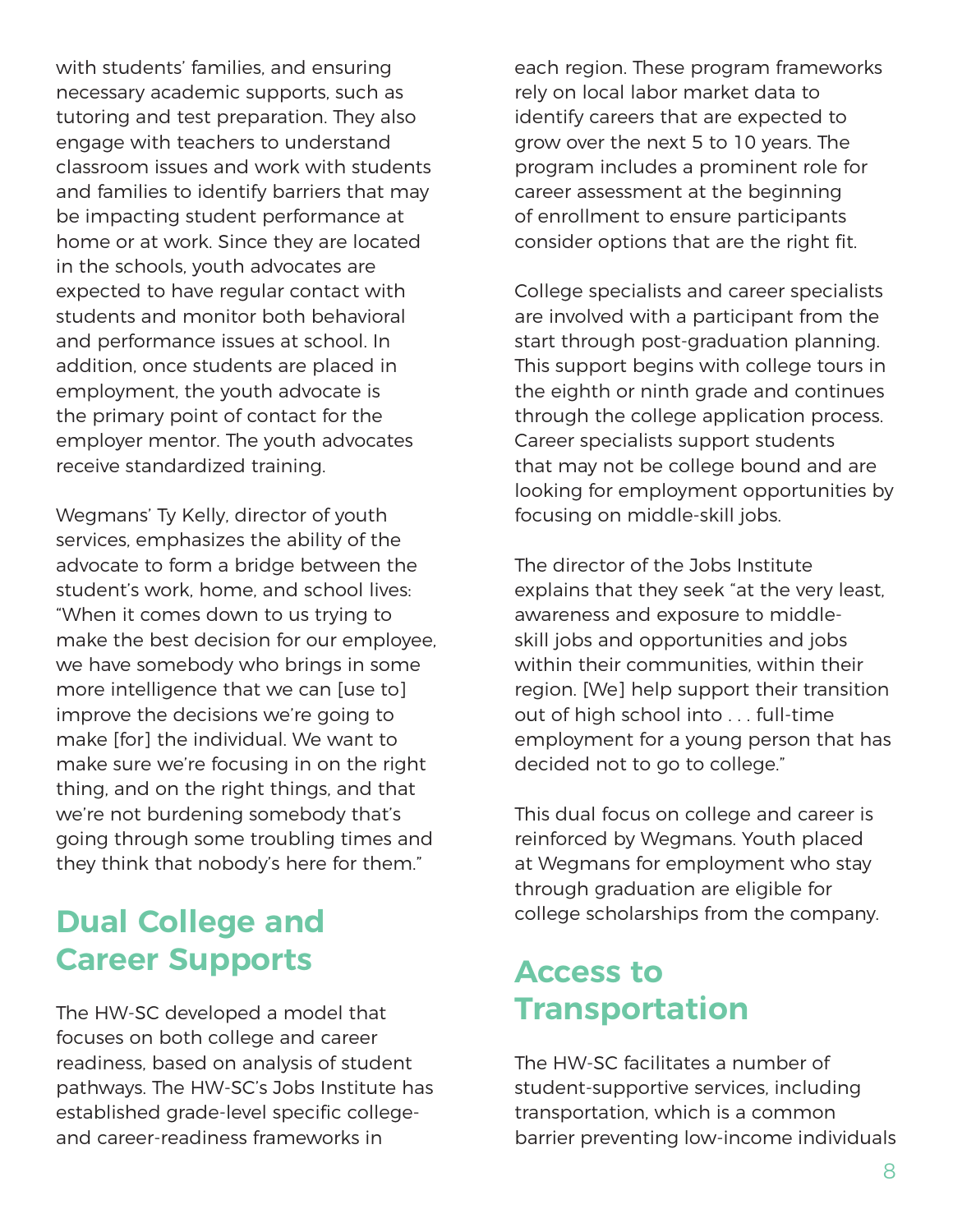from obtaining available jobs. The program helps the participant identify how to get to work, including what the family can provide and what public transportation is available. The youth advocate may work with the employer to make sure that schedules can be aligned to available transportation. Where there are many employed students, such as Rochester, Syracuse, and Prince George's County, the HW-SC may pay for transportation directly.

This is especially true for Wegmans stores in the outlying suburbs that are not accessible by public transportation. A shuttle service carries HW-SC participants Friday afternoons through Sundays. As students near high school graduation, they discuss their plans for when the shuttle will no longer be available to them.

## **Data-Driven Decision-Making**

Data drives all aspects of the HW-SC's programming, with an expectation for continuous improvement. For example, the six risk factors that serve as a basis for eligibility were derived from research and determined by using predictive analytics. Graduation outcomes are used to assess program effectiveness and are verified by the school districts. A business intelligence team helps set annual performance goals with each region.

Monthly dashboards are prepared for the regional executive directors so that they may closely monitor performance on metrics such as the percent of students who are YETA certified and the number of students employed by their partners. In addition, supervisors review the performance of individual youth advocates on a weekly basis to make sure that metrics such as student contact are met and no one falls through the cracks.

Wegmans staff also closely tracks their student employees. During the early years of the program, students were required to bring in copies of their report cards.

Now, there are districts where Wegmans staff have direct access to student records online and can proactively work with the HW-SC partners to make sure that students are on track.

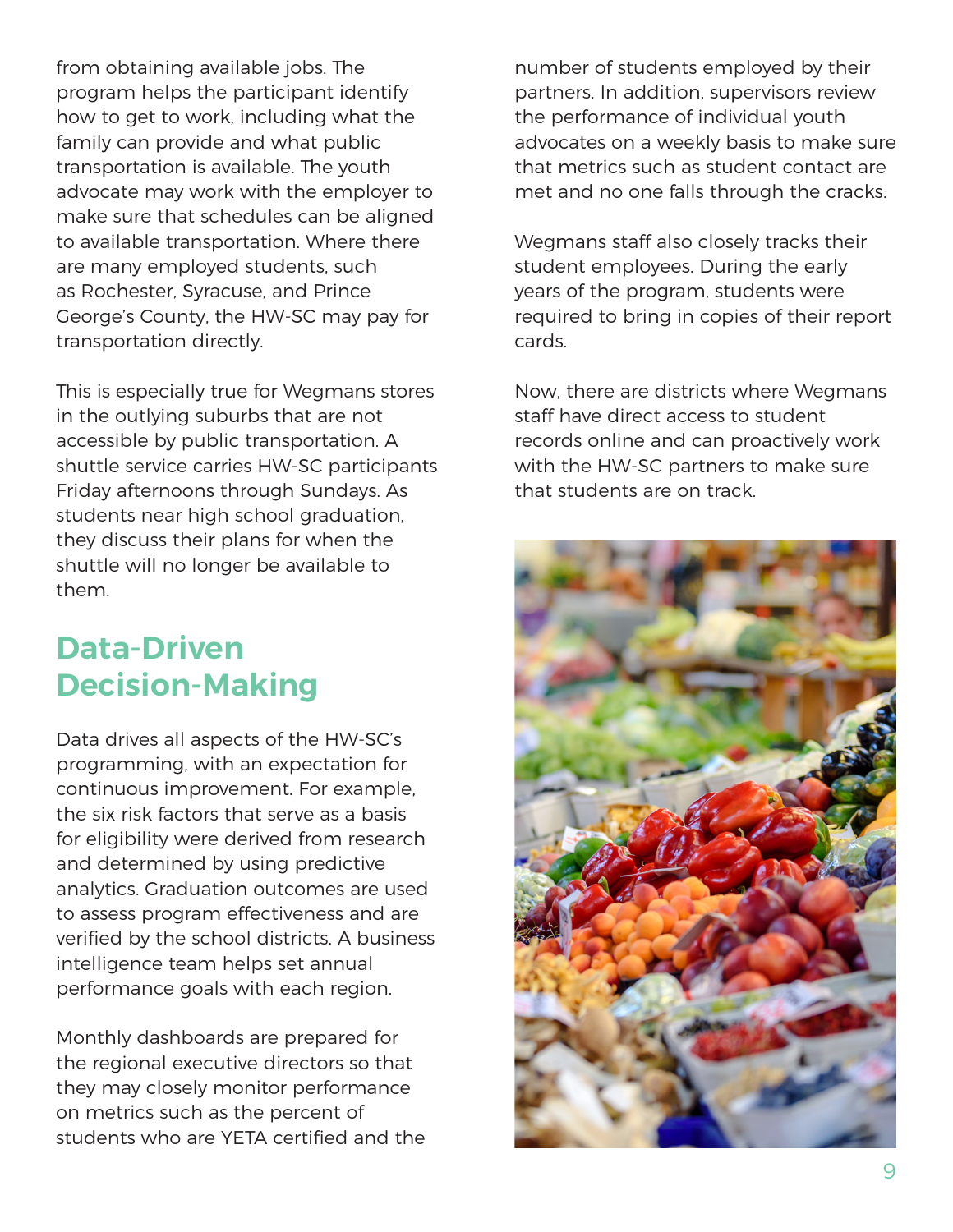# **Uniform Standards for Employees**

Wegmans emphasizes treating all employees equally—the student employees enrolled in the HW-SC are managed to the same standards as other employees. Kelly explains that, in the earlier years of the program, managers were reluctant to apply the company standards to the new group. "We just had to establish the point that number one, yes, these new people are coming into our organization. But number two, we cannot compromise our values in terms of expectations for these folks. . . . And I think the company responded to it well."

Wegmans' Armignacco notes that the student employees also respond well to this policy. "They're no different than our other employees. I think that was key to getting them to be successful . . . that there's the same level of standards and accountability. We do what we need to do for those students to be supported in order to be able to meet those standards, but everyone is accountable. You don't get a pass just because you're in a certain program." This approach ensures that HW-SC participants are positioned for continued success at Wegmans, even after graduating from the program.

# **Leadership Buy-In and Commitment**

The HW-SC has flourished in a partnership with Wegmans in part because the company recognizes its value and continues to maintain a deep commitment to the program. Wegmans Chairman Daniel Wegman serves on the HW-SC board, and the company hires more participants than any other employer partner. This value is reinforced by the alignment of the HW-SC's mission and Wegmans' company priorities used for the evaluation of management personnel. The five corporate priorities are sales, contribution, diversity, development, and retention. The latter three are called "people measures" and the support of the HW-SC helps individual managers secure results that show they are supporting corporate priorities.

Beyond the opportunity to enter Wegmans through the HW-SC, program graduates can continue to thrive at Wegmans because of a shared focus on professional development. The HW-SC is one of numerous programs that the company partners with to help ensure that employees reach their career goals. Wegmans maintains a chart that shows the lateral and vertical opportunities that are possible, and employees are encouraged to use it to map out their careers. These opportunities are key at a company that promotes from within before looking externally. In fact, most employees rose through the ranks of the organization to their current positions.